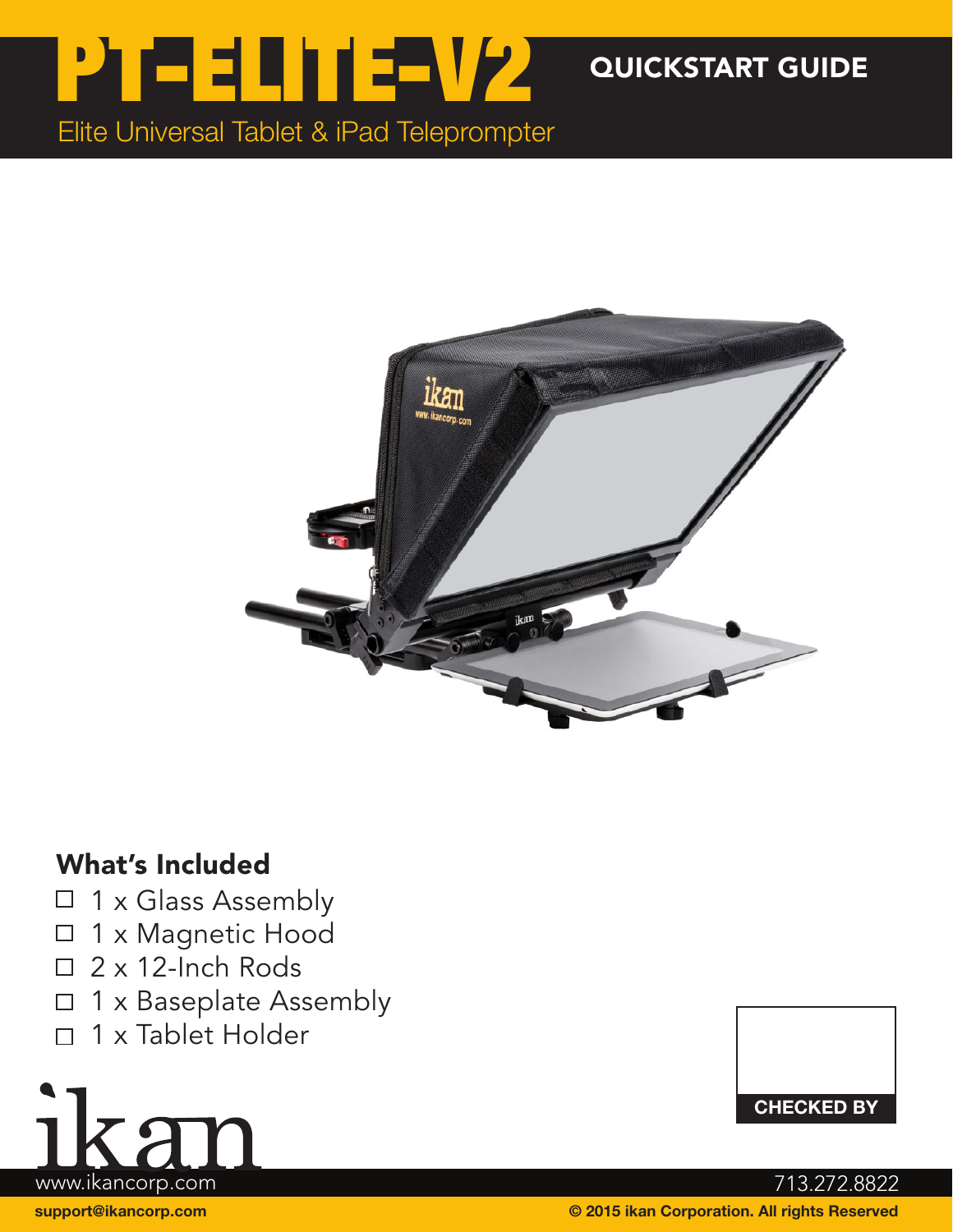

## What's Included





```
Magnetic Sunhood
```


2 x 12-Inch Rods



 $\Box$  Baseplate Assembly Tablet Holder

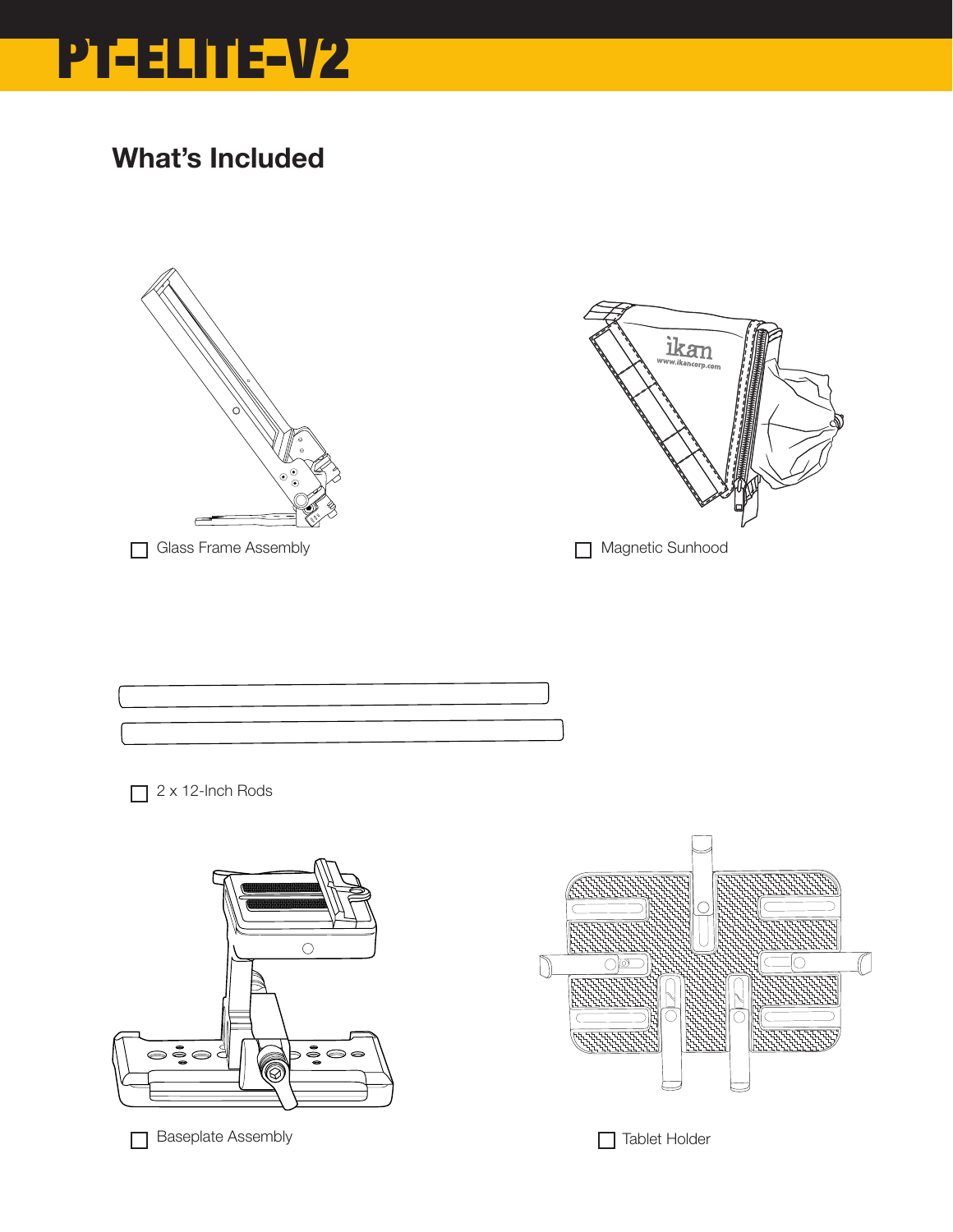

### How to Assemble

1. Attach tablet mount to glass frame assembly. *Figures 1a, 1b, 1c.*

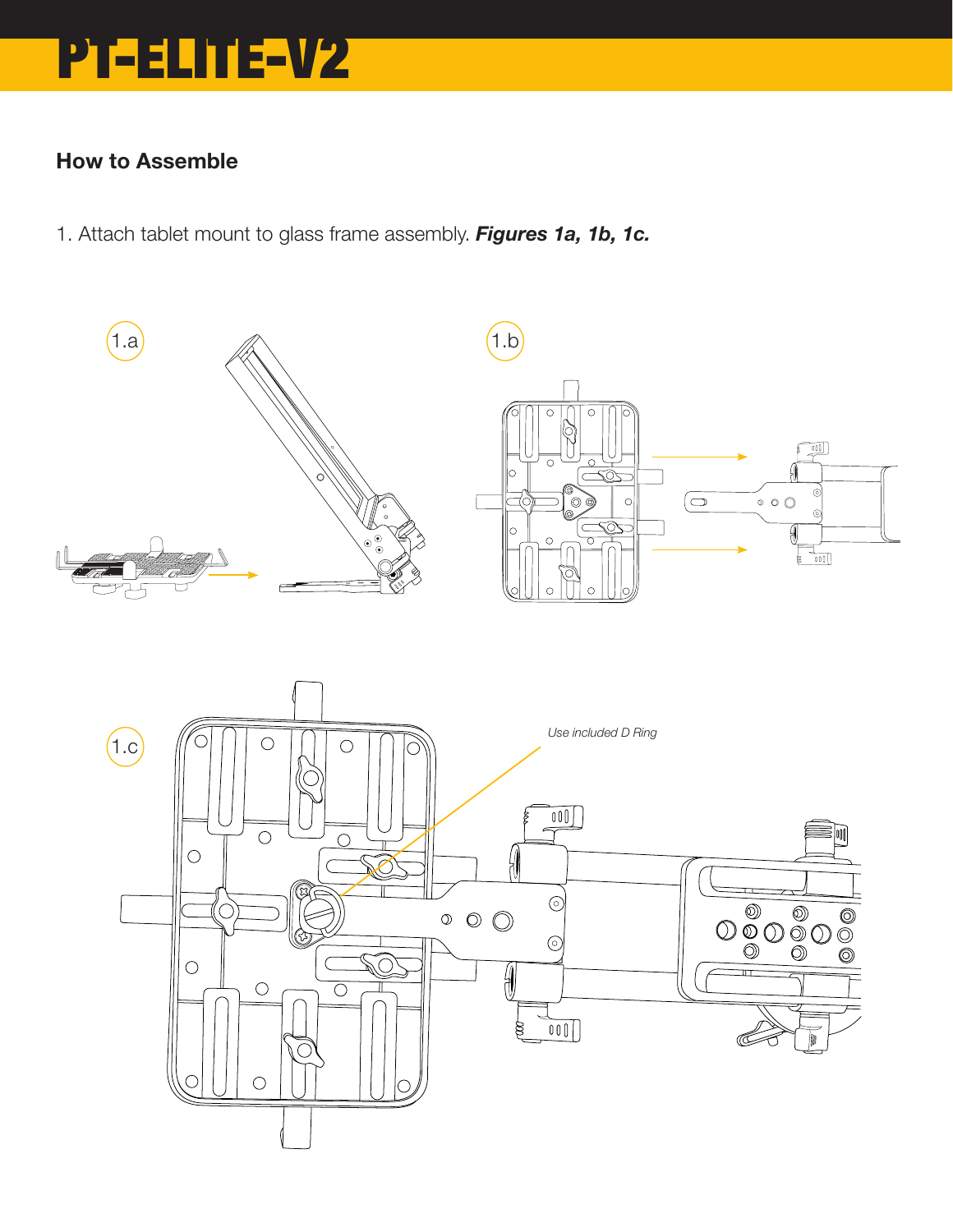

- 2. Insert rods into rail mount on glass frame assembly.
- 3. Slide baseplate onto rods.
- 4. Adjust spacing for your camera.
- 5. Tighten & loosen thumb screws to adjust glass frame. *Ideal angle is 45 degrees.*



6. Attach magnetic hood to glass frame.

7. Remove quick release plate & attach your camera. Reattach.

### DO NOT THROW AWAY FOAM INSERT.

8. The PT-ELITE-v2 comes packaged in high quality custom-cut foam. It is sized perfectly to fit inside an SKB-i Series 1914-8 waterproof case.

### Software Options

Windows: Choose from PrompterPro from Ikan, or from multiple third party options in the Windows Store or on the Web.

**iOS:** Choose from multiple 3rd party options on Apple Store Android: Choose from multiple 3rd party options on Google Play Store *Visit www.ikancorp.com for a list of recommended apps.*